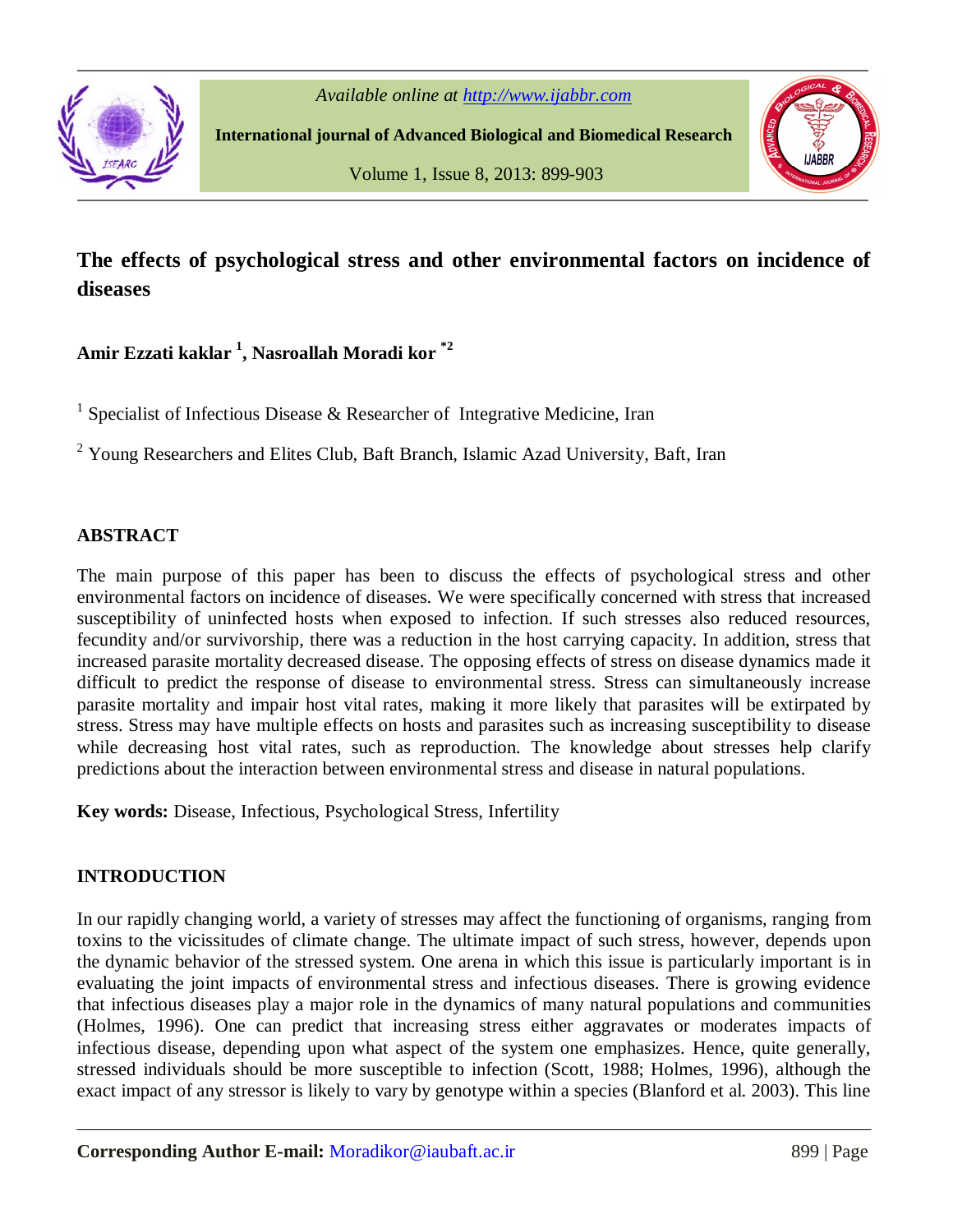of thought suggests that infectious disease should be aggravated by environmental stress. An opposing prediction emerges from considering the population dynamic context of infection. A key component of infectious disease models is that the likelihood and impact of an epidemic increases with host density (Anderson & May, 1986). Outside stressors that depress population density, therefore, should reduce the chance of an epidemic, or even the ability of a parasite to persist at all, because factors that reduce host density also reduce contact rates between infected and uninfected individuals. This dependence of infection upon density is one of the key intersections of epidemiology and conservation biology. Threats to biodiversity, which are generally mediated through reductions in abundance, should normally indirectly reduce risk to host-specific infectious diseases (Lafferty & Gerber, 2002). Direct reduction of host density should reduce disease. Culling of seal populations reduces intestinal nematode parasites by reducing hostdensity below transmission thresholds (Des Clers &Wootten, 1990). Fishing can similarly reduce parasites in fish populations (Arneberg et al., 1998). A swim bladder nematode was apparently extirpated from native trout in the Great Lakes after a variety of stressors reduced trout populations to very low levels (Black, 1983). Alternatively, some stressors may increase parasitism by increasing host density. The stress most commonly observed to be associated with increased parasitism in fishes and invertebrates is eutrophication (Lafferty, 1997). The addition of nutrients to aquatic systems increases primary productivity that indirectly increases some grazers and predators. Such increases in host density could facilitate disease invasion. It is also possible that nutrients or associated pollutants could increase individual susceptibility. Stress may have multiple effects on hosts and parasites such as increasing susceptibility to disease while decreasing host vital rates, such as reproduction. As top predators, marine mammals bioaccumulate lipophillic toxins that can affect the immune system (Swart et al. 1994); for example, harbour seals fed fish from polluted areas have lower killer cell activity, decreased responses to T and B cell mitogens and depressed antibody responses (DeStewart et al. 1996). Such immunosuppression may be a cofactor in mass mortalities associated with morbillivirus (Van Loveren et al. 2000) and there is some correlative evidence for the hypothesis that marine contaminants may increase sea otter susceptibility and exposure to infectious diseases (Lafferty & Gerber 2002; Miller et al. 2002). Along with effects on susceptibility to disease, sea lions suffer lower reproductive success when subject to high contaminant concentrations and this may have limited sea lion abundance in some areas (O'Shea & Brownell, 1998). In these cases, it is difficult to predict the overall effect of stress on disease. Stress can simultaneously increase parasite mortality and impair host vital rates, making it more likely that parasites will be extirpated by stress. Blooms of diatoms containing domoic acid (a neurotoxin that passes up the food chain) have been implicated in mass mortalities of marine mammals (Lefebvre et al. 1999). But these toxins may affect some parasites as well. In small doses, domoic acid (from macroscopic red algae) has been traditionally used in Japan to cure roundworm (nematode) infections in humans (Daigo, 1959). Dolphins that died of domoic acid poisoning in California in 2002 were remarkably free of intestinal parasites. Because both parasites and domoic acid transmit through the food chain (even in the same food items), there may be important interactions between harmful algal blooms and helminth infections in marine mammals.

## **The effects of stress on reproduction performance**

It is well recognized that stress and infertility are linked. However, the causal or consequential nature of this link remains unclear. In a review, Edelmann and Connolly (1986) were unable to confirm that there were psychological causes of infertility. They concluded that infertility clearly has psychological consequences for some couples, although the underlying mechanisms are poorly understood. Golombok (1992) felt that the impact of fertility on psychological function was complex and subject to a variety of factors. The interaction between man and environment is continuous and certainly has influenced the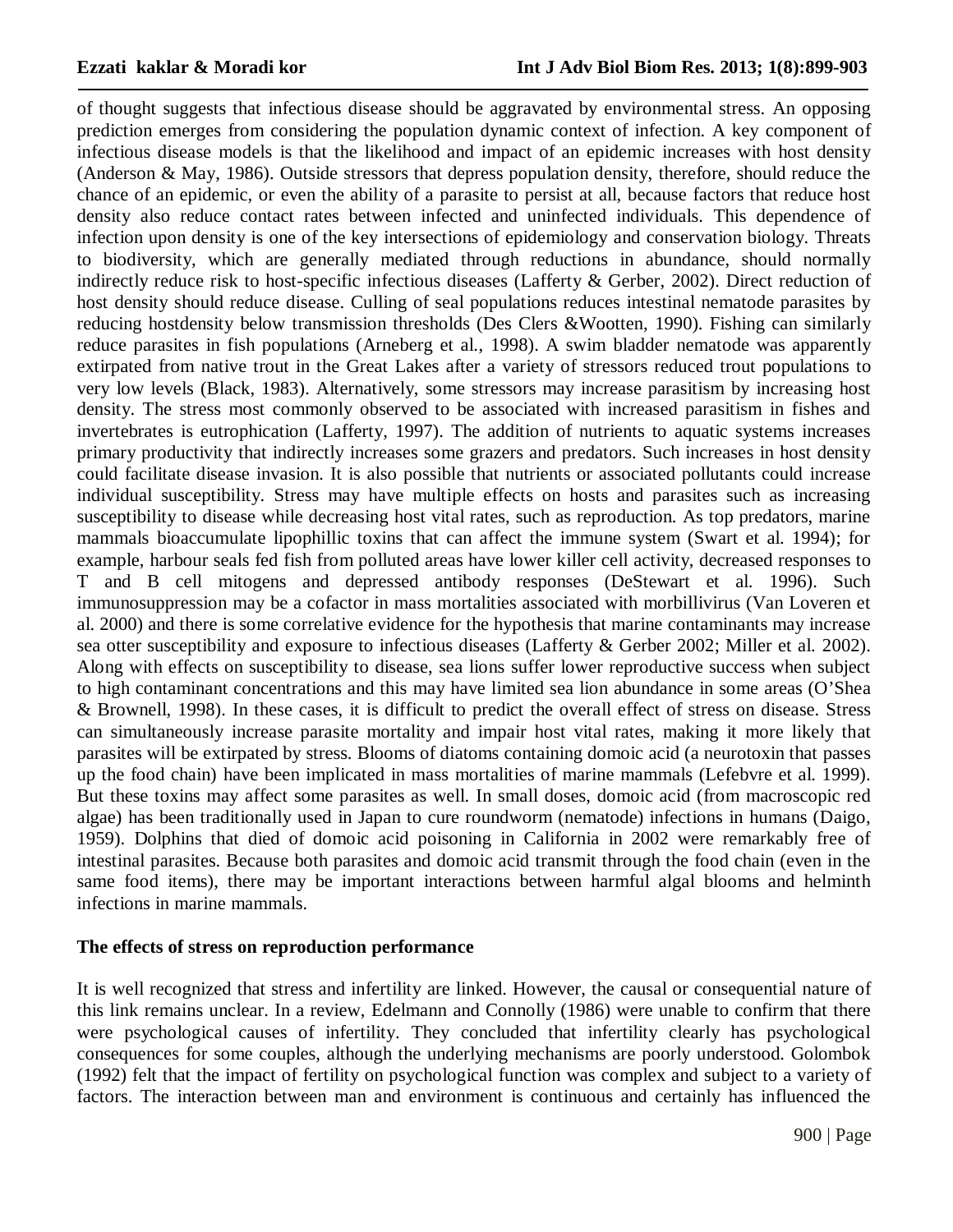process of evolution of the species. This interaction is in certain cases beneficial but in many it is hostile. Indeed, mankind has introduced elements into the environment that either pollute or modify environmental conditions with resulting negative effects on human health. Conversely, adverse environmental conditions not controlled or influenced by man can also affect human health and behavior. This is a continuously evolving process, with some elements that remain fairly constant over a relatively long period of time (decades or centuries) and others that can rapidly progress or change in a much shorter time frame (environmental disasters). Before attempting to evaluate environmental influences on adult reproductive functions in the human male and female, it is necessary to provide some definitions to focus the terms and the scope of the problem. The definition of reproductive health given by the World Health Organization also has a broad scope, suggesting that multifactorial environmental inputs may introduce disorders of an organic, functional, or psychological nature. How is reproductive dysfunction evaluated, then? This is one of the complex aspects of the problem, and it has certainly contributed to the present state of confusion in the field. If one is going to evaluate the fertility potential of a couple, outcome (pregnancy) is obviously the gold standard. Other parameters, such as semen quality, ovulation, etc., although important markers for potential dysfunction, are not reliable measures of outcome. Evaluation of conception rates is obviously a desired parameter to ascertain the impact of a given environmental factor. Yet, if one is to analyze the impact of that same factor on an individual man or woman, less precise or reliable parameters (other than pregnancy) have to be used to quantitate and characterize the effect. Even pregnancy itself is a somewhat misleading parameter when applied to an individual couple, since subfertility induced by an environmental agent may still exist although pregnancy is achieved at a given time. It appears from the above that well-controlled, large population studies can provide reliable data on the influence of specific environmental factors on infertility. However, these studies are not without problems because levels of exposure, length of exposure, and preexisting or coexisting conditions may clearly affect the degree of damage to the reproductive capacity of the couple. In the case of environmental disasters, many of the above conditions could be more closely controlled, and, thus, lessons can be learned from those occurrences. In most other instances, however, analysis of the impact of an environmental agent or toxin needs to be conducted using different indexes of reproductive performance in addition to pregnancy. The immune system reacts and responds to antigenic exposures and, in turn, can modulate or adversely affect reproductive events. The respiratory and gastrointestinal systems as well as the skin act as routes of entry/exit for many environmental factors and biologically active agents. The ultimate target of environmental factors are the receptors, enzymes, and second messenger systems as well as the genes that are involved in the regulation of cellular development, differentiation, and function in reproductive tissues. These targets also include enzyme systems responsible for the metabolism, inactivation, and detoxification of any biologically active substance or toxin. These concepts clearly indicate that reproductive health can be impaired not only by agents or toxins that directly affect reproductive tissues but also by substances or factors that affect a number of other tissues or systems which indirectly regulate or support reproductive functions. In the area of stress and infertility, our knowledge of the basic mechanisms mediating stress responses has progressed substantially, and this will allow interested researchers to formulate well-designed paradigms to evaluate the impact of stressful agents or situations on reproductive performance. The combination of psychological tests to measure stress levels with biochemical parameters to quantitate stress hormone responses should provide a good framework in which to address specific questions on fertility parameters. A more challenging problem still remains in trying to isolate confounding variables because stress situations as discussed above are often associated with other types of disorders. A fruitful area of research is emerging in the interplay between the neuroendocrine and the immune systems, particularly to ascertain how chronic stress modifies immune system function and what contribution this has to infertility. In general, environmental factors are often invoked as contributing to many cases of otherwise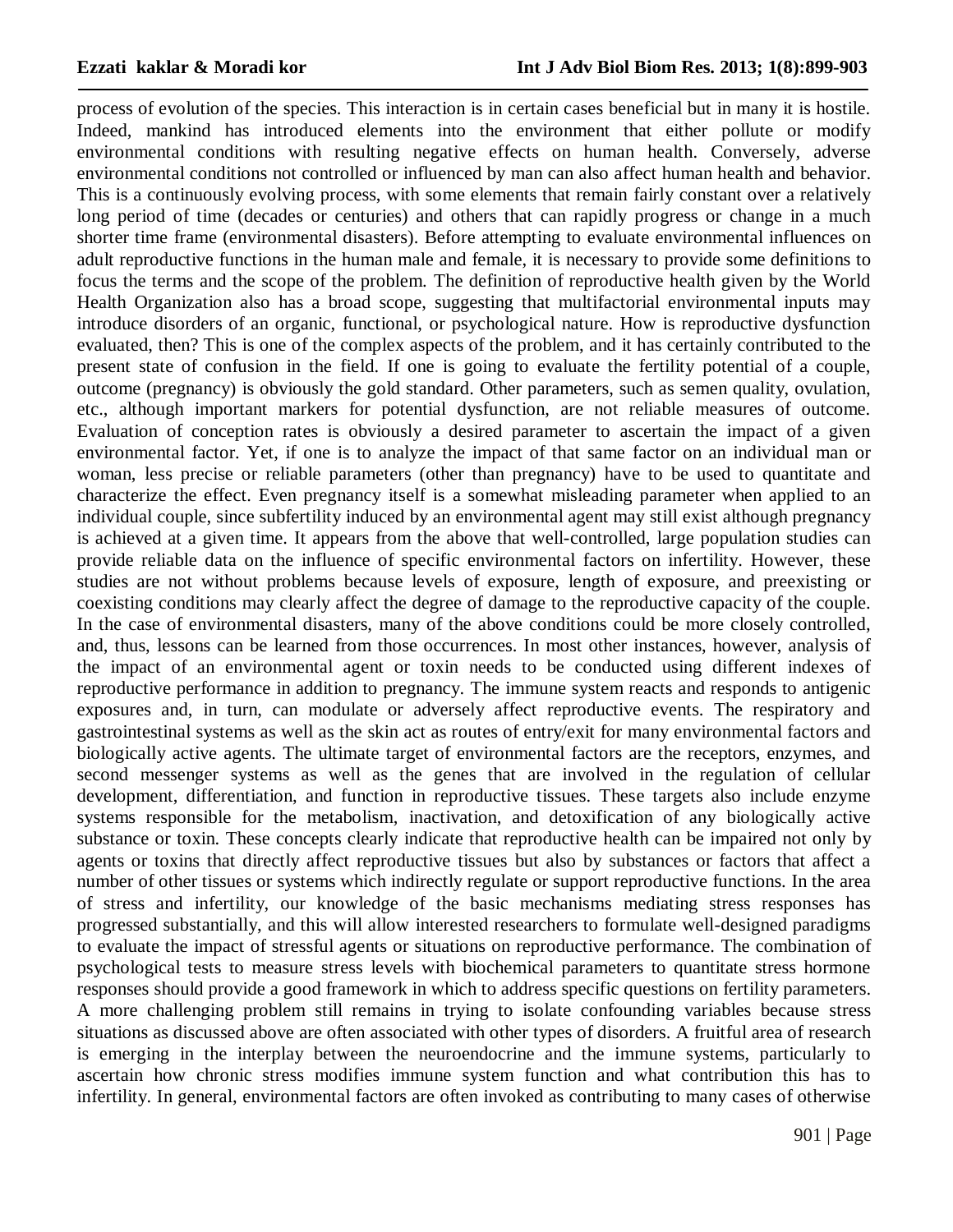unexplained infertility. However, the direct causal relationship between those factors and the ensuing infertility of couples is seldom well established and remains largely anecdotal. Several problems contribute to maintain this relatively confusing state of affairs: a) the multifactorial nature of the contributing factors; b) the poor design of many of the studies; c) the diversity of parameters evaluated and whether they measure outcome (i.e., pregnancy rates) or intermediate events (semen values, ovulation, etc.) and d) the difficulty in monitoring exposure both in terms of time and degree of intensity. Until unified criteria are applied consistently and systematically to evaluate environmental influences on human reproductive health, many of the cases of female or male infertility will remain unexplained.

## **Acknowledgments**

The authors would like to have a special thank to Dr. Rozita Jamili Oskouei for criticism reading and editing of the manuscript.

## **REFERENCES**

Anderson, R.M. & May, R.M. (1986). The invasion, persistence and spread of infectious diseases within animal and plant communities. Philos. Trans. R. Soc. Lond.,. Ser. B: Biol. Sci., 314, 533-570.

Arneberg, P., Skorping, A., Grenfell, B. & Read, A. (1998). Host densities as determinants of abundance in parasite communities. Proc. R. Soc. Lond. B, 265, 1283-1289.

Black, G.A. (1983). Taxonomy of a swimbladder nematode, Cystidicola stigmatura (Leidy), and evidence of its decline in the Great Lakes. Can. J. Fish. Aquat. Sci., 40, 643-647.

Blanford, S., Thomas, M., Pugh, C. & Pell, J. (2003). Temperature checks the Red Queen? Resistance and virulence in a fluctuating environment. Ecol. Lett., 6, 2-5.

Daigo, K. (1959). Studies on the constituents of Chondria armata. II. Isolation of an anthelmintical constituent. Yakugaku Zasshi (J. Pharm Soc Jpn), 79, 353-356.

Des Clers, S. & Wootten, R. (1990). Modelling the population dynamics of the sealworm Pseudoterranova decipiens. Neth. J. Sea Res., 25, 291-299.

DeStewart, R.L., Ross, P.S., Voss, J.G. & Osterhaus, A.D.M.E. (1996). Impaired immunity in harbour seals (Phoca vitulina) fed environmentally contaminated herring. Vet. Q., 18, S127-S128.

Holmes, J.C. (1996). Parasites as threats to biodiversity in shrinking ecosystems. Biodivers. Conserv., 5, 975-983.

Lafferty, K.D. & Gerber, L. (2002). Good medicine for conservation biology: the intersection of epidemiology and conservation theory. Conserv. Biol., 16, 593-604.